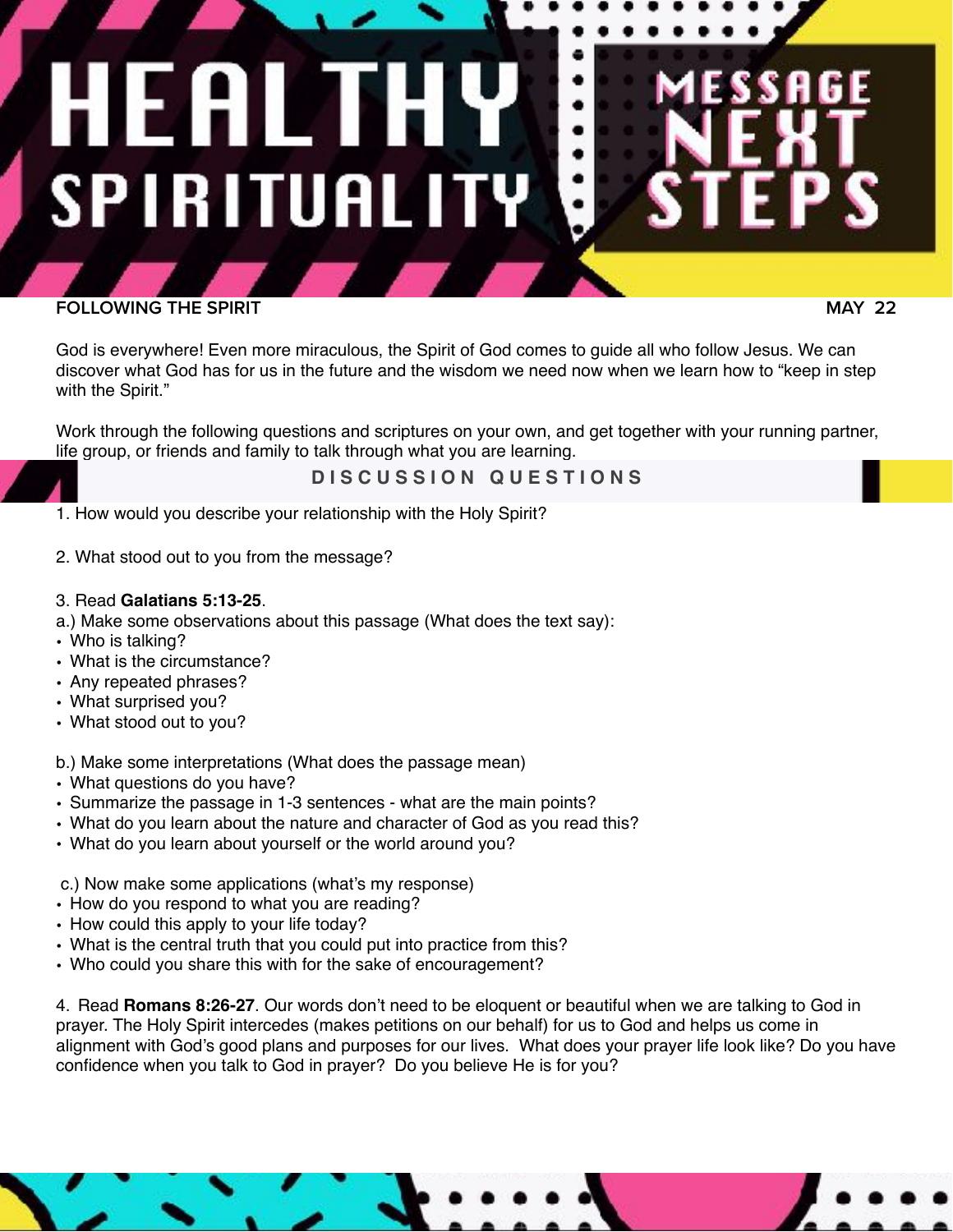5. Re-Read **Galatians 5:22-23**. We can't produce sustainable deep spiritual fruit without God. We can "pull ourselves up by our bootstraps". We can work hard and "be good people". But, the New Creation life that God offers (that is deeper than those other things) is only possible as we stay connected to the Spirit and let Him produce in us fruit. How do you stay connected to God's Spirit and what difference has it made in your life? How could you take steps to stay connected to the Spirit more and more throughout your day?

6. Re-Read **Galatians 5:16-17.** Do you believe that God's ways are good and for your flourishing? Why or why not?

7. Read **John 15:4**. Are you allowing yourself to be pruned by God, your unproductive branches to be cut down, your habits that keep you back destroyed? How are you different this year than last?

8. "We may ignore, but we can nowhere evade the presence of God. The world is crowded with Him. He walks everywhere incognito. And the incognito is not always hard to penetrate. The real labor is to remember, to attend. In fact, to come awake. Still more, to remain awake. —C. S. Lewis, Letters to Malcolm: Chiefly on Prayer. How does this quote challenge and encourage you? In what ways have you fallen asleep to the reality that God is present and wanting to talk to you?

## **K E Y S C R I P T U R E**

**Galatians 5:13-25** For you were called to freedom, brothers. Only do not use your freedom as an opportunity for the flesh, but through love serve one another. For the whole law is fulfilled in one word: "You shall love your neighbor as yourself." But if you bite and devour one another, watch out that you are not consumed by one another. But I say, walk by the Spirit, and you will not gratify the desires of the flesh. For the desires of the flesh are against the Spirit, and the desires of the Spirit are against the flesh, for these are opposed to each other, to keep you from doing the things you want to do. But if you are led by the Spirit, you are not under the law. Now the works of the flesh are evident: sexual immorality, impurity, sensuality, idolatry, sorcery, enmity, strife, jealousy, fits of anger, rivalries, dissensions, divisions, envy, drunkenness, orgies, and things like these. I warn you, as I warned you before, that those who do such things will not inherit the kingdom of God. But the fruit of the Spirit is love, joy, peace, patience, kindness, goodness, faithfulness, gentleness, selfcontrol; against such things there is no law. And those who belong to Christ Jesus have crucified the flesh with its passions and desires. If we live by the Spirit, let us also keep in step with the Spirit.

**Romans 8:26-27** Likewise the Spirit helps us in our weakness. For we do not know what to pray for as we ought, but the Spirit himself intercedes for us with groanings too deep for words. And he who searches hearts knows what is the mind of the Spirit, because the Spirit intercedes for the saints according to the will of God.

**John 15:4** Abide in me, and I in you. As the branch cannot bear fruit by itself, unless it abides in the vine, neither can you, unless you abide in me.

## **D I G G I N G D E E P E R**

- 1. Strengthen your connection with God's Spirit this week. Commit to staying connected throughout your day by setting an alarm on your phone/ watch/ calendar to remind you to pause throughout your day and talk with God.
	- When your reminder goes off Pause and take a deep breath.
	- Let your thoughts slow down.
	- Acknowledge that God is there with you (because if you have put your trust in Him then you have the Holy Spirit with you always).
		- Talk to Him (use some of the prompts below if you like)
			- 1. Ask Him if there is anything He wants you to notice
				- 2. Ask Him to help you with the task you are working on